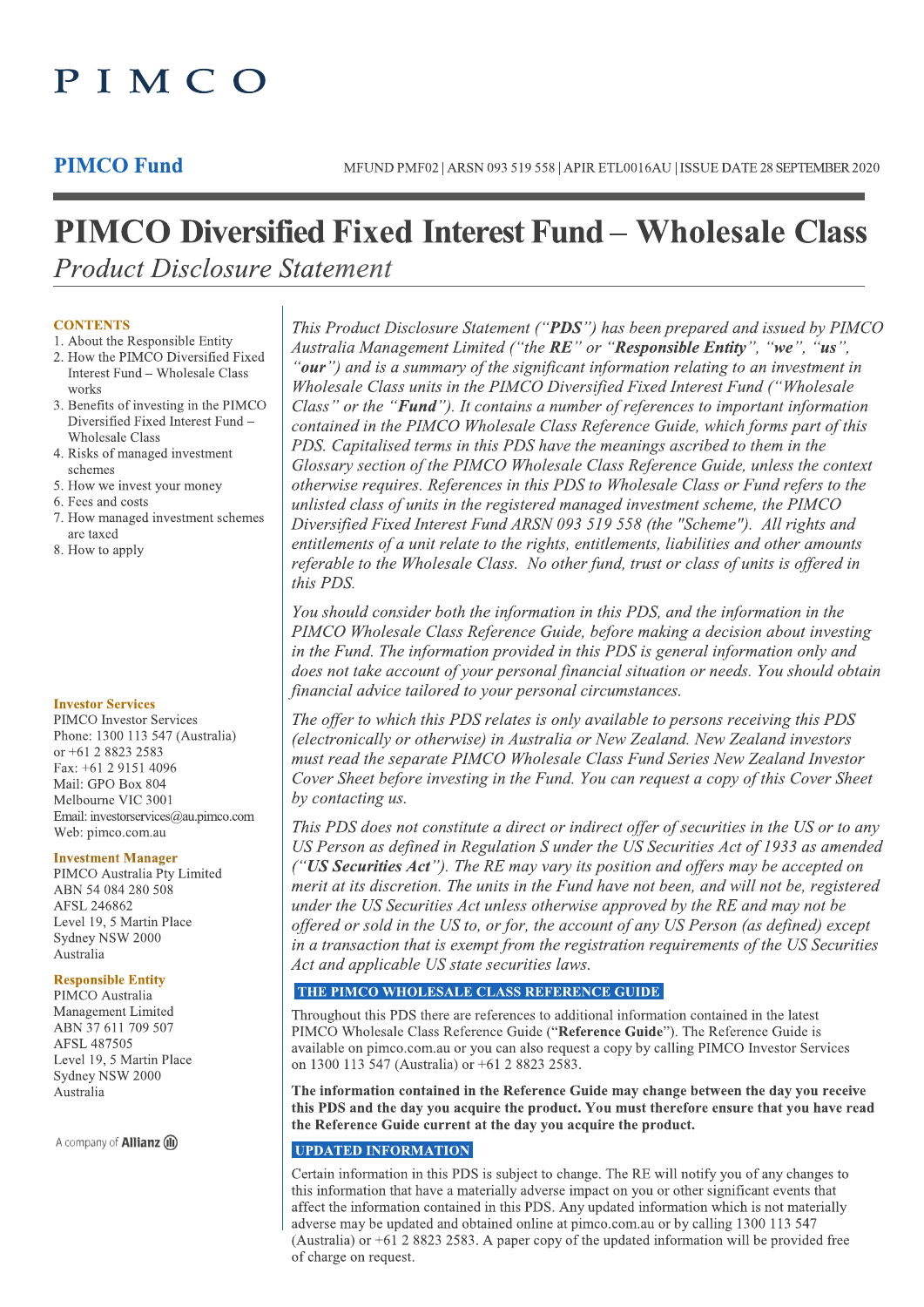#### 1. About the Responsible Entity

#### THE RESPONSIBLE ENTITY

PIMCO Australia Management Limited is the responsible entity for the Fund. We are responsible for the day-to-day operation of the Fund and for ensuring it complies with the Scheme's constitution ("Constitution") and relevant laws. This responsibility includes establishing, implementing and monitoring the Fund's investment objective and strategy. We are the issuer of units in the Fund and have prepared this PDS. Our responsibilities and obligations as the responsible entity of the Fund are governed by the Fund's Constitution as well as the Corporations Act 2001 (Cth) ("Corporations Act") and general trust law.

The RE has appointed State Street Australia Limited (ABN 21 002 965 200 AFSL 241419) as the custodian ("Custodian") and administrator ("Administrator") for the Fund. Subject to the relevant agreements between the RE and the Custodian/Administrator, the RE, at its discretion, may change the Custodian and Administrator from time to time and appoint additional service providers.

#### THE INVESTMENT MANAGER

PIMCO Australia Pty Limited ("PIMCO") is the Investment Manager of the Fund. Both PIMCO and the RE are members of the PIMCO Group, one of the largest investment managers in the world. As the Investment Manager, PIMCO will make investment decisions in relation to the Fund. PIMCO Group's history dates back to 1971 when it was established as a specialist fixed interest manager. The PIMCO Group has its head office in Newport Beach, California, USA with offices located in Hong Kong, New York, Austin, Toronto, Munich, Sydney, Singapore, Tokyo, London, Milan, São Paulo, Taipei, Zurich, Bermuda, Chicago and Solana Beach (the Solana Beach, CA and Chicago, IL offices relate to PIMCO's acquisition of Gurtin Fixed Income Management, LLC in January 2019).

For Australian clients, the PIMCO Group has been managing fixed interest assets since 1997 and alternative assets since 2006. Through various holding company structures, the PIMCO Group is majority owned by Allianz SE. Allianz SE is a European based multinational insurance and financial services holding company and a publicly traded German company. The PIMCO Group, as at 30 June 2020, managed over US\$1.92 trillion (including non-third party assets) for investors around the world and employs over 820 investment professionals across all its offices.

PIMCO's goal is to provide attractive returns while maintaining a strong culture of risk management and long-term discipline. PIMCO's investment process emphasises well researched fundamental economic and credit analysis to identify value in market sectors and individual securities. It takes moderate risk across many different portfolio positions to ensure that no single risk dominates returns.

#### 2. How the PIMCO Diversified Fixed Interest Fund -**Wholesale Class works**

The Fund is an unlisted class of units in the Scheme, which is a registered managed investment scheme under the Corporations Act and is governed by the Constitution. This means your money is pooled together with monies from other investors in the Scheme. This pool is used to buy investments that are managed on behalf of all investors in the Scheme. The Fund's assets are acquired in accordance with the Fund's investment strategy. Investors receive units when they invest in the Fund. In general, each unit represents an equal undivided interest in the assets of the Fund subject to liabilities; however it does not give the investor an interest in any

particular asset of the Fund. Your units will represent the value of your investment in the Fund, referable to the Wholesale Class.

#### **APPLYING FOR UNITS**

Investors can acquire Wholesale Class units by completing the application form ("Application Form") accompanying this PDS; or by making an application through the mFund settlement service operated by the Australian Securities Exchange ("ASX") ("mFund") by placing a buy order for units with your licensed broker who will then process the buy order for units in the Fund using CHESS, the ASX electronic settlement system and will provide the application money to us. We will then issue new units in the Fund to your CHESS Holder Identification Number ("HIN") and notify your broker of the unit price and the units issued.

The minimum initial investment amount for Wholesale Class units in the Fund is \$20,000.

The price at which units are acquired is determined in accordance with the Constitution ("Application Price"). The Application Price is, in general terms, equal to the Net Asset Value ("NAV") of the Fund, referable to Wholesale Class units divided by the number of Wholesale Class units on issue and adjusted for transaction costs ("Buy Spread"). Assets are valued in accordance with the RE's valuation policy. The Buy Spread for Wholesale Class units in the Fund is disclosed in the "Fees and costs" section of the Reference Guide. However, the Buy Spread for this Fund may change and we will not ordinarily provide prior notice. Any updates to the Buy Spread may be obtained from PIMCO's website.

The Application Price will vary as the market value of assets in the Fund rises or falls.

#### **APPLICATION CUT-OFF TIMES**

If we receive a correctly completed Application Form or an application via mFund which we can accept, identification documents (if applicable) and cleared application money:

- before or at 2.00pm on a Business Day (or for applications made through the mFund settlement service, within the timeframes set out in the ASX Settlement Operating Rules), the application will generally be processed on that Business Day. If your application for units is accepted, you will generally receive the Application Price calculated for that Business Day; or
- after 2.00 pm on a Business Day (or for applications made through the mFund settlement service, within the timeframes set out in the ASX Settlement Operating Rules), the application will generally be processed on the next Business Day. If your application for units is accepted, you will generally receive the Application Price calculated for the next Business Day.

The RE will generally determine the Application Price of Wholesale Class units on each Business Day.

#### **MAKING ADDITIONAL INVESTMENTS**

Subject to the above application cut-off times, you can make additional investments into the Fund at any time by sending us your additional investment amount and mailing, emailing or faxing a completed Additional Investment Form or by making an application for units through mFund. There is no minimum additional investment amount for Wholesale Class units in the Fund.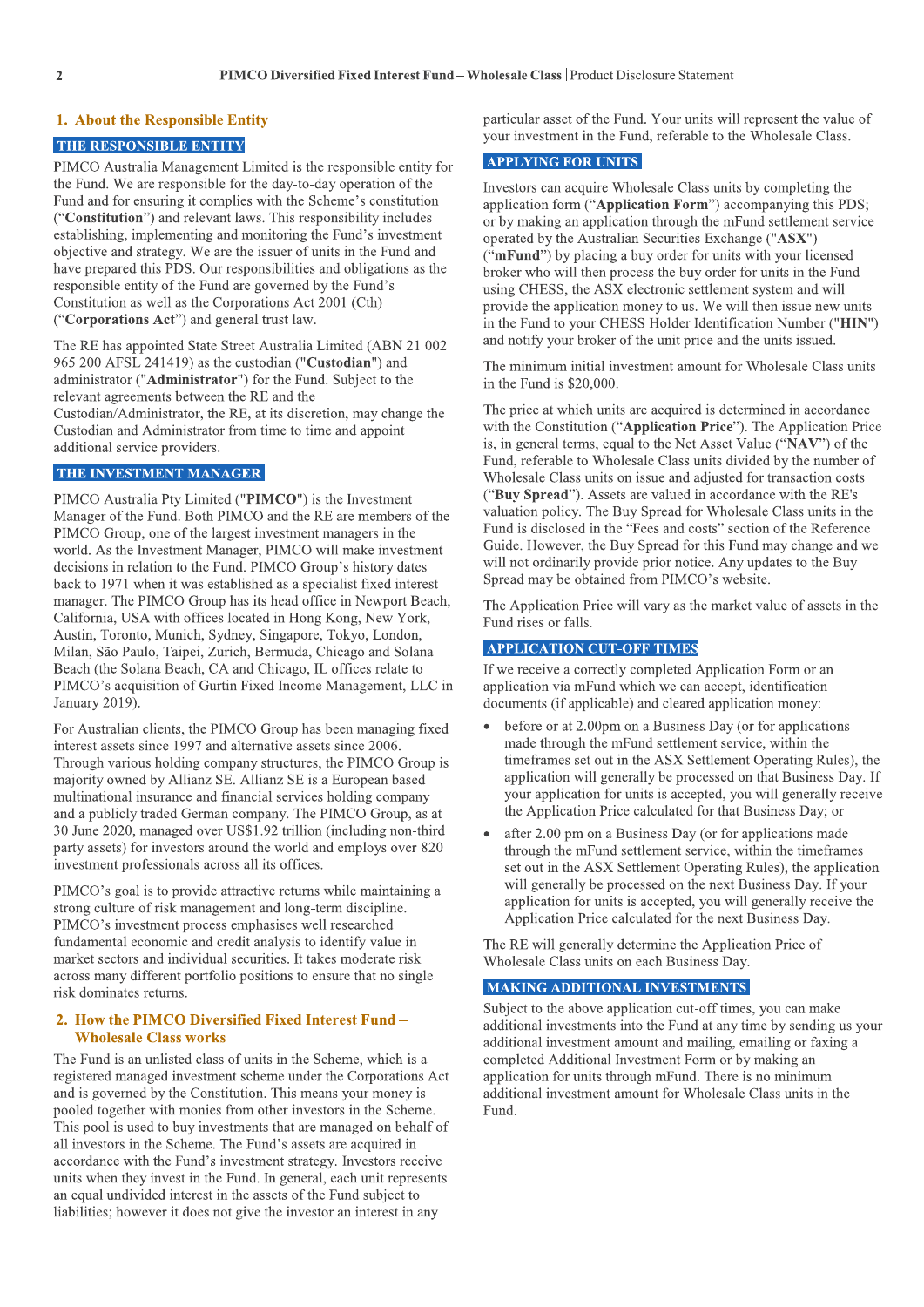#### **DISTRIBUTIONS**

An investor's share of any distributable income is calculated in accordance with the Constitution and is generally based on the number of units held by the investor at the end of the distribution period.

The distributions you receive are generally assessable income and can be made up of both income and capital gains. Distributions are generally calculated based on the Fund's net income at the end of the distribution period divided by the number of units on issue. This gives a distributable income amount per unit. Your distribution entitlement is then determined by multiplying the number of units held by the distributable income amount per unit. An investor who invests during a distribution period may get back some of their capital as income.

The Fund generally distributes income quarterly at the end of March, June, September and December. Distributions are usually paid to investors within 14 days of the period end. However, the distribution at 30 June may take longer. The RE may change the distribution frequency without notice.

Indirect Investors should review their IDPS Guide for information on how and when they receive any income distributions.

#### **ACCESS TO YOUR MONEY**

Investors in the Fund can withdraw their investment by:

• completing a withdrawal form (available at pimco.com.au) and mailing, faxing or emailing a scanned copy to:

**PIMCO** Investor Services GPO Box 804 Melbourne VIC 3001 Fax: +61 2 9151 4096 Email: investorservices.transactions@au.pimco.com

or by:

• making a withdrawal request through mFund by placing a sell order for units with your licensed broker.

There is no minimum withdrawal amount. Once we receive a withdrawal request, we may act on the withdrawal request without further enquiry if the withdrawal request bears an account number or investor details and (apparent) signature(s), or the investor's authorised signatory's (apparent) signature( $s$ ) or if the withdrawal is received via mFund.

The RE will generally allow investors in the Fund to access their investment within seven Business Days of receipt of a withdrawal request, as provided under the Constitution. Withdrawal proceeds will be paid to an investor's nominated bank account or, where the request is received via mFund, to the investor's licensed broker.

This period of time may be extended further where the RE has taken all reasonable steps to realise sufficient assets, but is unable to do so due to circumstances outside its control. In these circumstances the period of time for satisfying withdrawal requests is extended for such further period as those circumstances apply. In certain circumstances, such as when there is a freeze on withdrawals, you may not be able to withdraw your units within the usual period upon request. Your units will be withdrawn after the RE has accepted your withdrawal request and the applicable withdrawal price has been determined. The RE is not required to accept a withdrawal request in certain circumstances.

The price at which units are withdrawn ("Withdrawal Price") is determined in accordance with the Constitution. The Withdrawal Price is, in general terms, equal to the NAV of the Fund referable to Wholesale Class units, divided by the number of Wholesale Class units on issue and adjusted for transaction costs ("Sell

**Spread**"). The Sell Spread for Wholesale Class units in the Fund is disclosed in the "Fees and costs" section of the Reference Guide. However, the Sell Spread for this Fund may change and we will not ordinarily provide prior notice. Any updates to the Sell Spread may be obtained from PIMCO's website. The Withdrawal Price will vary as the market value of assets in the Fund rises or falls.

If you are an Indirect Investor, you need to provide your withdrawal request directly to your IDPS Operator. The time to process a withdrawal request will depend on the particular IDPS Operator.

#### **WITHDRAWAL CUT-OFF TIMES**

All withdrawal requests must be received by the RE by 2.00 pm on a Business Day (or for withdrawal requests made through the mFund settlement service, within the timeframes set out in the ASX Settlement Operating Rules) for processing that day and will generally receive the Withdrawal Price for that Business Day or, if the Withdrawal Price is not calculated for that Business Day, the next Withdrawal Price which is calculated. Any withdrawal request received after that time will be treated as having been received on the next Business Day and will receive the Withdrawal Price calculated for the next Business Day or if the Withdrawal Price is not calculated for the next Business Day, the next Withdrawal Price which is calculated. The RE will generally determine the Withdrawal Price of Wholesale Class units on each Business Day.

#### **FURTHER READING**

You should read the important information in the "Investing in a PIMCO Fund", "Managing your investment", "Withdrawing your investment", and "Fees and costs" sections of the Reference Guide, about application terms, cooling off rights, authorised signatories, reports, withdrawal terms and withdrawal restrictions and buy/sell spreads before making a decision. Go to the Reference Guide at pimco.com.au. The material relating to these matters may change between the time when you read this PDS and the day when you acquire the product.

#### 3. Benefits of investing in the PIMCO Diversified Fixed **Interest Fund - Wholesale Class**

The Fund is an actively managed portfolio of domestic and international fixed interest securities. Significant features and benefits of investing in the Fund are:

#### **INVESTMENT PROCESS**

Supported by a deep global presence, the Fund benefits from PIMCO's thought leadership and time-tested investment process, which guides portfolio construction via a top-down macroeconomic outlook and rigorous bottom-up credit analysis.

#### **EXPERTISE**

- PIMCO is one of the largest fixed interest managers in the world with over 820 investment professionals globally as at 30 June 2020.
- With dedicated sector and regional investment specialists in multiple offices around the world, PIMCO's depth and reach allows efficient and effective access to all major global fixed interest markets.
- Dedicated experienced investment professionals focused on the domestic fixed interest market who provide coverage of active investment opportunities.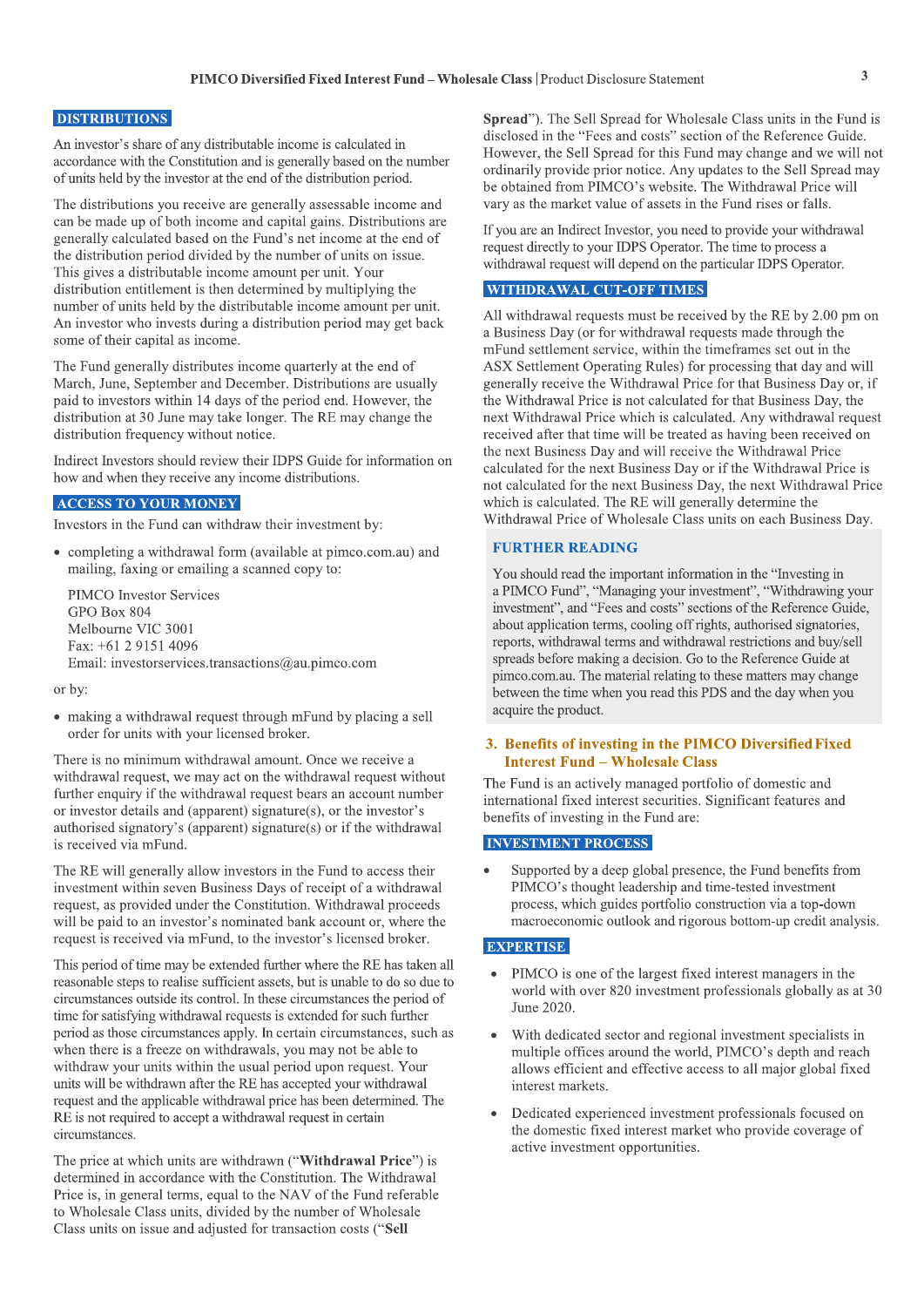#### DIVERSIFICATION AND ACTIVE MANAGEMENT

- Designed as a core allocation to global and Australian fixed interest, the Fund may provide diversification benefits amongst an allocation to other asset classes, such as equities.
- The Fund aims to provide diversified exposure to multiple economies, yield curves and sectors, which can improve riskadjusted returns.
- The Fund is actively managed, which allows PIMCO to focus on securities regarded by PIMCO to have the strongest risk versus return attributes and avoid securities that are regarded by PIMCO to have insufficient value or a likelihood of capital loss.

#### **INCOME AND CAPITAL GROWTH POTENTIAL**

The Fund seeks to provide a regular income stream by way of quarterly distributions (the RE may change the distribution frequency without notice).

#### **REGULAR REPORTING**

Monthly, quarterly and annual reporting is provided to keep you up to date on your investments.

Please note that the RE does not guarantee the repayment of capital or any rate of return or the Fund's investment performance.

#### 4. Risks of managed investment schemes

All investments carry risk. Different investment strategies may carry different levels of risk, depending on the assets acquired under the strategy. Assets with the highest long-term returns may also carry the highest level of short-term risk. The significant risks below should be considered in light of your risk profile when deciding whether to invest in the Fund. Your risk profile will vary depending on a range of factors, including your age, your investment time frame (how long you wish to invest for), your other investments or assets you may have and your risk tolerance. The significant risks of the Fund are described below.

We do not guarantee the liquidity of the Fund's investments, repayment of capital or any rate of return or the Fund's investment performance. The value of the investments will vary. The level of returns will vary and future returns may differ from past returns. Returns are not guaranteed and you may lose money by investing in the Fund. Laws affecting managed investment schemes may also change in the future.

The RE does not offer advice that takes into account your personal financial situation, including advice about whether the Fund is suitable for your circumstances. If you require personal financial advice, you should contact a licensed financial adviser.

#### **MARKET RISK**

The market price of securities owned by the Fund may go up or down, sometimes rapidly or unpredictably. Securities may decline in value due to factors affecting securities markets generally or particular industries represented in the securities markets. The value of a security may decline due to general market conditions which are not specifically related to a particular company, such as real or perceived adverse economic conditions, changes in the general outlook for corporate earnings, changes in interest or currency rates, adverse changes to credit markets, global political instability, or adverse investor sentiment generally. The value of a security may also decline due to factors which affect a particular industry or industries, such as labour shortages or increased production costs and competitive conditions within an industry. During a general downturn in the securities markets, multiple asset classes may decline in value simultaneously.

Further, changes in tax, legal and economic policy, political events and technology failure can all directly or indirectly create an environment that may influence the value of your investments.

#### **INTEREST RATE RISK**

Interest rate risk is the risk that fixed income securities and other instruments in the Fund's portfolio will decline in value because of an increase in interest rates. As nominal interest rates rise, the value of certain fixed income securities held by a Fund is likely to decrease. A nominal interest rate can be described as the sum of a real interest rate and an expected inflation rate. Interest rate changes can be sudden and unpredictable, and the Fund may lose money as a result of movements in interest rates. The Fund may not be able to hedge against changes in interest rates or may choose not to do so for cost or other reasons. In addition, any hedges may not work as intended.

#### **CREDIT RISK**

The Fund could lose money if the issuer or guarantor of a fixed income security, or the counterparty to a derivative, repurchase agreement or a loan of portfolio securities, is unable or unwilling, or is perceived (whether by market participants, rating agencies, pricing services or otherwise) as unable or willing, to make timely principal and/or interest payments, or to otherwise honour its obligations. The downgrade of the credit of a security held by the Fund may decrease its value. Securities are subject to varying degrees of credit risk, which are often reflected in credit ratings. Measures such as average credit quality may not accurately reflect the true credit risk of a fund. This is especially the case if the Fund consists of securities with widely varying credit ratings. Therefore, if a fund has an average credit rating that suggests a certain credit quality, the fund may in fact be subject to greater credit risk than the average would suggest. This risk is greater to the extent the fund uses leverage or derivatives in connection with the management of the fund. Bonds are subject to the risk that litigation, legislation or other political events, local business or economic conditions, or the bankruptcy of the issuer could have a significant effect on an issuer's ability to make payments of principal and/or interest.

#### **MORTGAGE RELATED AND OTHER ASSET0BACKED SECURITIES RISK**

The Fund may invest, directly or indirectly, in a variety of mortgagerelated and other asset-backed securities, which are subject to certain additional risks. For mortgage-related securities, this is manifested in default of returns when interest rates rise or economic downturn and paying off the loans sooner than expected (prepayment risk) when interest rates decline. Such prepayments can reduce the returns of the Fund because the Fund may have to reinvest that money at the lower prevailing interest rates. Asset-backed securities are subject to similar risks in addition to the risks associated with the nature of the assets and the servicing of those assets.

#### **CURRENCY RISK**

The Fund may invest, directly or indirectly, in other countries, and if their currencies change in value relative to the Australian dollar, the value of the investment can change. The Fund may also, directly or indirectly, take currency positions with or without owning securities denominated in such currencies. Any foreign currency exposure limits and hedging policies of the Fund are outlined in the Investment Guidelines section (see "5. How we invest your money"). There can be no assurance that the Fund will be hedged at all times or that the Investment Manager will be successful at employing the hedge.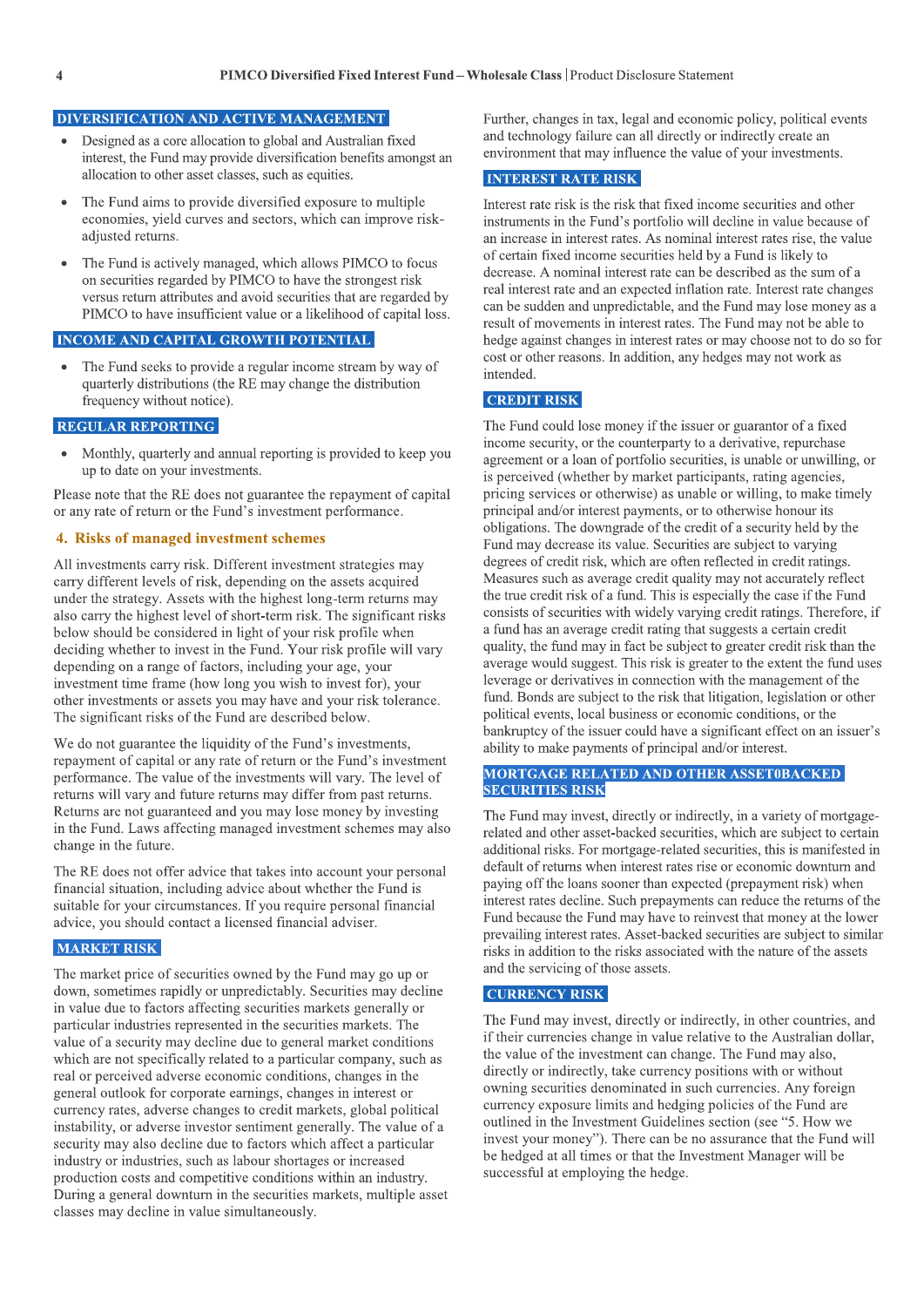#### **DERIVATIVES RISK**

The Fund may use Derivatives, directly or indirectly, for hedging purposes and/or for investment purposes. The value of a Derivative is derived from the value of an underlying asset. This involves basis risk as the value of a Derivative may not move perfectly in line with the physical security. Therefore, the Derivative positions cannot be expected to perfectly hedge the risk of the physical security.

Other risks associated with Derivatives may include:

- loss of value because of a sudden price move or because of the passage of time:
- potential illiquidity of the Derivative;
- the Fund being unable to meet payment obligations as they arise;
- potential for leverage risk (this is discussed in the Reference Guide);
- the counterparty to any Derivative not being able to meet its obligations under the contract; and
- significant volatility in prices.

Note that neither the RE nor the Investment Manager guarantee that the Fund's derivatives strategy will be successful.

#### **EMERGING MARKETS RISK**

The Fund may invest, directly or indirectly, in Emerging Market securities. Foreign (non-Australia) investment risk may be particularly high to the extent the Fund invests in Emerging Market securities. Emerging Market securities may present market, credit, currency, liquidity, legal, political and other risks different from, and potentially greater than, the risks of investing in securities and instruments economically tied to developed foreign countries. To the extent the Fund invests in Emerging Market securities that are economically tied to a particular region, country or group of countries, the Fund may be more sensitive to adverse political or social events affecting that region, country or group of countries. Economic, business, political, or social instability may affect Emerging Market securities differently, and often more severely, than developed market securities.

#### **CLASS RISK**

The Fund has been established as a separate class of units in the PIMCO Diversified Fixed Interest Fund. As the assets are held on trust for all investors, there is a risk that investors of one class, may be exposed to liabilities of another class of units.

#### **FURTHER READING**

You should read the important information in the "Risks of managed investment schemes" section of the Reference Guide about additional risks that apply to managed investment schemes before making a decision.

Go to the Reference Guide at pimco.com.au. The material relating to the additional risks may change between the time when you read this PDS and the day when you acquire the product.

#### 5. How we invest your money

Warning: Before choosing to invest in the Fund, you should consider the likely investment returns, the risks of investing and your investment time frame.

#### **INVESTMENT OBJECTIVE**

To achieve maximum total return by investing in underlying funds that invest in Australian and Global bonds and to seek to preserve capital through prudent investment management.

#### ASSET CLASSES AND ALLOCATION RANGES

| Indicative asset allocation range (as a % of NAV) |         |  |
|---------------------------------------------------|---------|--|
| Fixed Income and cash                             | $100\%$ |  |

In order to meet the Fund's investment objectives, asset classes and investment ranges may be changed from time to time. PIMCO has full discretion in relation to asset allocation ranges. We will give unitholders written notice of any material variation which we believe they would not have reasonably expected.

#### **BENCHMARK**

50% Bloomberg Barclays Global Aggregate Index (Hedged in Australian dollars) and 50% Bloomberg AusBond Composite 0+ Yr Index.

#### **MINIMUM SUGGESTED TIME FRAME**

The minimum suggested time frame for investment in the Fund is 5 to 7 years.

#### **RISK LEVEL OF THE FUND**

Low.

There is a low level risk of loss of investment over one year. Investment in the Fund has the potential to produce medium level returns over the suggested time frame.

#### **INVESTOR SUITABILITY**

The Fund is designed for investors who wish to have a broadly diversified exposure to both domestic and international fixed interest markets.

#### **INVESTMENTS HELD**

The Fund invests in indirect and direct government, corporate, mortgage and other fixed interest securities. While the Fund invests predominately in Investment Grade securities, the Fund may invest in non-Investment Grade fixed interest securities and Emerging Market debt. The Fund currently seeks to achieve its investment objective by investing in other funds where PIMCO is the Investment Manager and PIMCO Australia Management Limited is the RE, primarily being PIMCO Australian Bond Fund and PIMCO Global Bond Fund.

The Fund may also hold cash.

#### **INVESTMENT STRATEGY**

In pursuing the Fund's investment objective, PIMCO applies a wide range of diverse strategies including Duration analysis, Credit analysis, Relative Value analysis, Sector Allocation and Rotation and individual security selection. PIMCO's investment strategy emphasises active decision making with a long-term focus and seeks to avoid extreme swings in Duration or maturity with a view to creating a steady stream of returns.

A number of these terms are explained in the Glossary section of the Reference Guide.

#### **INVESTMENT GUIDELINES**

PIMCO has adopted the following guidelines in managing the Fund:

**Duration** — The average portfolio Duration of the Fund will vary based on PIMCO's forecast of interest rates and under normal conditions it is expected to range between plus/minus three years versus the Benchmark.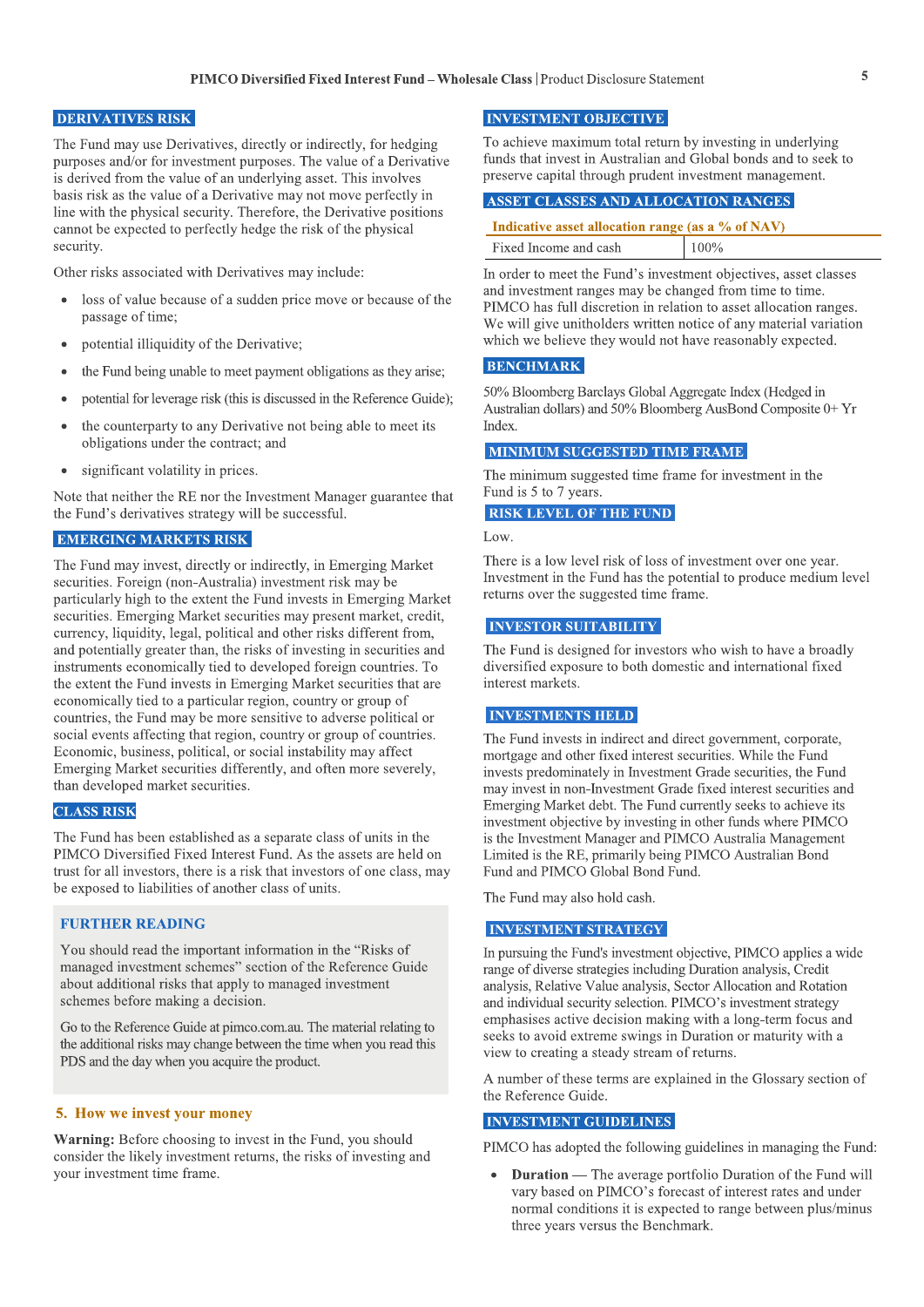- Credit quality The Fund will invest predominantly in Investment Grade securities but may in addition invest in below Investment Grade securities in certain circumstances.
- **Currency hedging** PIMCO will normally seek to hedge the Fund's foreign currency exposure between 90% and 110% to Australian dollars.

Percentage limitations will apply at the time of investment. The Fund is not required to sell any securities in the event that such limitations are subsequently exceeded, whether as a result of market movements, applications or withdrawals from the Fund or otherwise. The Fund is not required to sell a security in the event such security is downgraded below the Fund's minimum investment quality, provided that such security met the Fund's minimum quality standard at the time of purchase.

A number of these terms are explained in the Glossary section of the Reference Guide.

#### **CHANGING THE INVESTMENT STRATEGY/GUIDELINES**

The investment strategy and the investment guidelines may be changed. If the investment strategy or the investment guidelines are to be changed, investors in the Fund will be notified in accordance with the Corporations Act.

#### LABOUR, ENVIRONMENTAL, SOCIAL AND ETHICAL **CONSIDERATIONS**

In buying, selling or retaining underlying investments PIMCO does not generally take into account labour standards or environmental, social or ethical ("ESG") considerations. However, to the extent that PIMCO believes those matters may affect the value or performance of an underlying investment they may be considered. In relation to this Fund, PIMCO does not apply a predetermined view as to what constitutes labour standards or environmental, social or governance considerations. These will be determined on a case-by-case basis for this Fund.

#### **FUND PERFORMANCE**

Up-to-date information on the performance of the Fund will be available by calling PIMCO Investor Services on 1300 113 547 (Australia) or  $+61$  2 8823 2583 or visiting pimco.com.au.

#### 6. Fees and costs

#### **DID YOU KNOW?**

Small differences in both investment performance and fees and costs can have a substantial impact on your long term returns.

For example, total annual fees and costs of 2% of your account balance rather than 1% could reduce your final return by up to 20% over a 30 year period (for example, reduce it from \$100,000 to \$80,000).

You should consider whether features such as superior investment performance or the provision of better member services justify higher fees and costs.

You may be able to negotiate to pay lower contribution fees and management costs where applicable. Ask the fund or your financial adviser.

#### **TO FIND OUT MORE**

If you would like to find out more, or see the impact of the fees based on your own circumstances, the Australian Securities and Investments Commission ("ASIC") website

(www.moneysmart.gov.au) has a managed funds fee calculator to help you check out different fee options.

The information in the following table can be used to compare costs between this and other simple managed investment schemes.

Fees and costs may be paid directly from your investment or deducted from investment returns. For information on tax, please see section 7 of this PDS.

| <b>Type of fee or cost</b>                         | Amount                                                                                                                                                                                                   |  |  |  |
|----------------------------------------------------|----------------------------------------------------------------------------------------------------------------------------------------------------------------------------------------------------------|--|--|--|
| Fees when your money moves in or out of the Fund   |                                                                                                                                                                                                          |  |  |  |
| Establishment fee                                  | Nil                                                                                                                                                                                                      |  |  |  |
| Contribution fee                                   | Nil                                                                                                                                                                                                      |  |  |  |
| Withdrawal fee                                     | Nil                                                                                                                                                                                                      |  |  |  |
| Exit fee                                           | Nil                                                                                                                                                                                                      |  |  |  |
| Management costs <sup>1,2</sup>                    |                                                                                                                                                                                                          |  |  |  |
| The fees and costs for managing<br>your investment | The management costs consist of:                                                                                                                                                                         |  |  |  |
|                                                    | Management fee: 0.50% p.a. of the<br>NAV of the Fund referable to<br>Wholesale Class units<br>Indirect costs: $0.15\%$ p.a. of the<br>NAV of the Fund referable to<br>Wholesale Class units <sup>3</sup> |  |  |  |

<sup>1</sup> Management costs quoted are inclusive of GST and net of any RITC at the prescribed rate (depending on the nature of the fee or expense).

 $2$  The RE may from time to time negotiate a different fee arrangement (by way of a rebate or waiver of fees) with investors who are Wholesale Clients (as defined in the Reference Guide).

<sup>3</sup> The indirect costs are calculated and incorporate reasonably estimated amounts with reference to the relevant costs incurred during the financial year ending 30 June 2020.

#### **EXAMPLE OF ANNUAL FEES AND COSTS FOR THE FUND**

This table gives an example of how the fees and costs for this managed investment product can affect your investment over a 1 year period. You should use this table to compare this product with other managed investment products.

#### **Example – PIMCO Diversified Fixed Interest Fund – Wholesale Class**

| BALANCE OF \$50,000 WITH A CONTRIBUTION OF \$5,000 |  |  |
|----------------------------------------------------|--|--|
| DURING YEAR <sup>1</sup>                           |  |  |

| Contribution fees                    | Nil           | For every additional \$5,000 you<br>put in, you will be charged \$0.                                                                                                                                                                            |
|--------------------------------------|---------------|-------------------------------------------------------------------------------------------------------------------------------------------------------------------------------------------------------------------------------------------------|
| Plus management<br>costs comprising: | $0.65\%$ p.a. | And, for every \$50,000 you have in<br>the Fund you will be charged \$325<br>each year, comprising:                                                                                                                                             |
| Management fee                       | $0.50\%$ p.a. | \$250                                                                                                                                                                                                                                           |
| Indirect costs                       | $0.15\%$ p.a. | \$75                                                                                                                                                                                                                                            |
| Equals Cost of Fund                  |               | If you had an investment of<br>\$50,000 at the beginning of the<br>year and you put in an additional<br>\$5,000 during that year, then you<br>would be charged fees of: $$325^2$<br>What it costs you will depend on<br>the fees you negotiate. |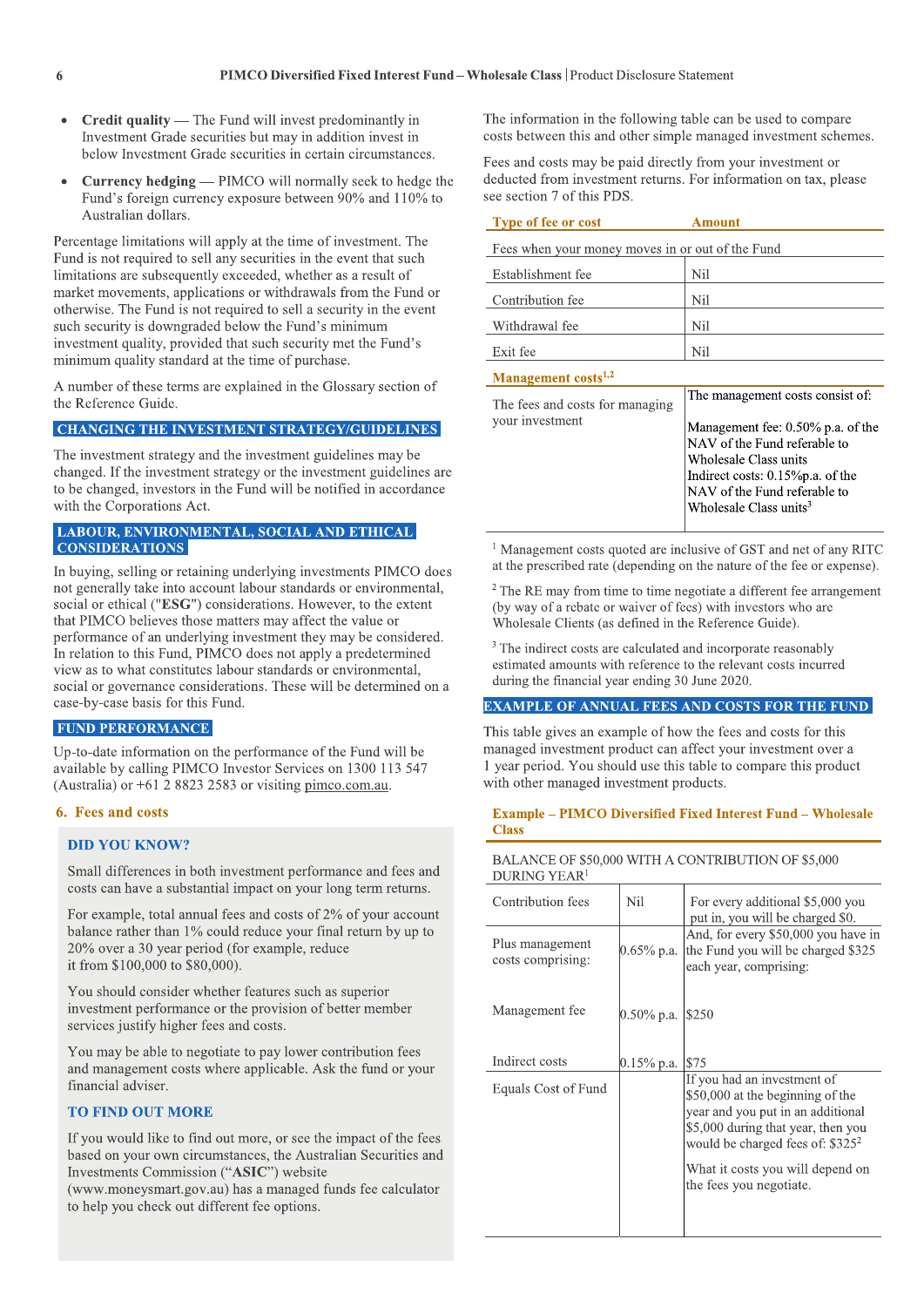<sup>1</sup>This example assumes the \$5,000 contribution occurs at the end of the first year, therefore management costs are calculated using the \$50,000 balance only. The management costs would be \$357.50 if you had invested the \$5,000 for a full 12 months.

<sup>2</sup>Additional fees may apply. Please note that this example does not capture all the fees and costs that may apply to you, such as any Buy/Sell Spread. Additional fees may be payable to third parties including financial advisers and (if you have invested through mFund) brokers. You should refer to the Statement of Advice provided by your financial adviser in which details of the relevant fees are set out. ASIC provides a fees calculator on its website www.moneysmart.gov.au, which you may use to calculate the effects of fees and costs on your investment in the Fund.

#### **ADDITIONAL EXPLANATION OF FEES AND COSTS**

#### What do the management costs pay for?

Management costs comprise the additional fees or costs that a unitholder incurs by investing in the Fund rather than by investing directly in the assets.

The management fee of 0.50% p.a. of the NAV of the Fund referable to Wholesale Class units is accrued daily and paid in arrears from the assets of the Fund at the end of each quarter. As at the date of this PDS ordinary expenses such as those payable to the Investment Manager, Responsible Entity, Custodian, Administrator, auditor, and other ordinary expenses of operating the Fund are paid out of the management fee at no additional charge to you.

The management costs shown above do not include extraordinary expenses (if they are incurred in future) such as litigation costs, the costs of convening Unitholder meetings and other costs. Management costs include indirect costs but do not include transactional and operational costs (such as the costs associated with investing the Fund's assets).

#### **Indirect costs**

Indirect costs generally include management costs (if any) from underlying funds and a reasonable estimate of certain costs of investing in over-the-counter derivatives to gain investment exposure to assets or implement the Fund's investment strategy.

Indirect costs are calculated and incorporate reasonably estimated amounts with reference to the relevant costs incurred during the financial year ending 30 June 2020.

Indirect costs of the Fund are reflected in the Wholesale Class unit price and borne by unitholders.

#### **Transactional and operational costs**

In managing the assets of the Fund, the Fund may incur transactional and operational costs ("Transactional Costs") such as brokerage, settlement costs, clearing costs and applicable stamp duty when assets are bought and sold, the costs of (or transactional and operational costs associated with) derivatives (excluding overthe-counter derivatives) and the implicit costs or spread incurred on buying or selling the Fund's assets. These costs can arise as a result of bid-offer spreads being applied by trading counterparties to securities traded by the Fund.

Transactional Costs arise through the day-to-day trading of the Fund's assets or when there are applications or withdrawals which cause net cash flows into or out of the Fund. These are reflected in the Fund's Wholesale Class unit price.

We estimate that the total Transactional Costs for the Fund during the year ended 30 June 2020 was 0.11% of the NAV of the Fund

referable to Wholesale Class units, of which 0.01% was recouped via a Sell spread (see below) when redemptions took place. resulting in net Transactional Costs of 0.10%. The dollar value of these net Transactional Costs over a 1 year period based on an average account balance of \$50,000 is \$50. However, such costs for future years may differ.

As net Transactional Costs are factored into the asset value of the Fund's assets referable to Wholesale Class units and reflected in the unit price, they are an additional cost of investment to the investor but they are not a fee paid to the RE or the Investment Manager.

#### **Buy/Sell Spread**

The Buy/Sell Spread reflects the estimated costs incurred in buying or selling assets of the Fund when investors invest in or withdraw from the Fund and is designed to ensure, as far as practicable, that transaction costs incurred as a result of an investor entering or leaving the Fund are generally borne by that investor, and not other investors. The Buy/Sell Spread is an additional cost to the investor but is incorporated into the unit price and incurred when an investor invests in or withdraws from the Fund and is not separately charged to the investor. The Buy/Sell Spread is paid into the Fund and not paid to the RE or the Investment Manager. The Buy/Sell Spread for Wholesale Class units in the Fund is disclosed in the "Fees and costs" section of the Reference Guide. The Buy/Sell Spread can be altered by the Responsible Entity at any time to reflect the actual or estimated transaction costs incurred by the Fund and the Responsible Entity will not ordinarily provide prior notice. Generally, there will also be no Buy Spread incurred on distributions which are re-invested. The Buy/Sell Spread may change, without notice, for example, when it is necessary to protect the interests of existing members and if permitted by law. Any updates to the Buy/Sell Spread will be made available on, and can be obtained from, PIMCO's website.

#### Can the fees change?

Yes, all fees can change without investor consent, subject to the maximum fee amounts specified in the Constitution. The maximum management fee specified in the Constitution is 1.1% per annum of the gross asset value of the Fund (exclusive of GST) (\$550 for every \$50,000 invested). The current fees are as set out in the table on page 6. The RE has the right to recover all expenses properly incurred in managing the Fund and as such these expenses may increase or decrease accordingly. The RE will generally provide investors with at least 30 days' notice of any proposed increase to management fees.

#### Other service fees

Warning: If you are transacting through mFund your stockbroker or accredited intermediary may charge you additional fees. You should refer to their Financial Services Guide) or speak to them directly regarding these fees.

Additional fees may also be paid to a financial adviser if you have consulted a financial adviser. You should refer to the Statement of Advice provided by your financial adviser in which details of the fees are set out.

#### **Updated fees and costs information**

Estimates may be based on a number of factors, including (where relevant), previous financial year information based on reasonable enquiries and typical costs of the relevant investment. As such, the actual fees and costs may differ and are subject to change from time to time. Updated information that is not materially adverse to investors will be updated online at www.pimco.com.au, or you may obtain a paper copy of any updated information from us free of charge on request. However, if a change is considered materially